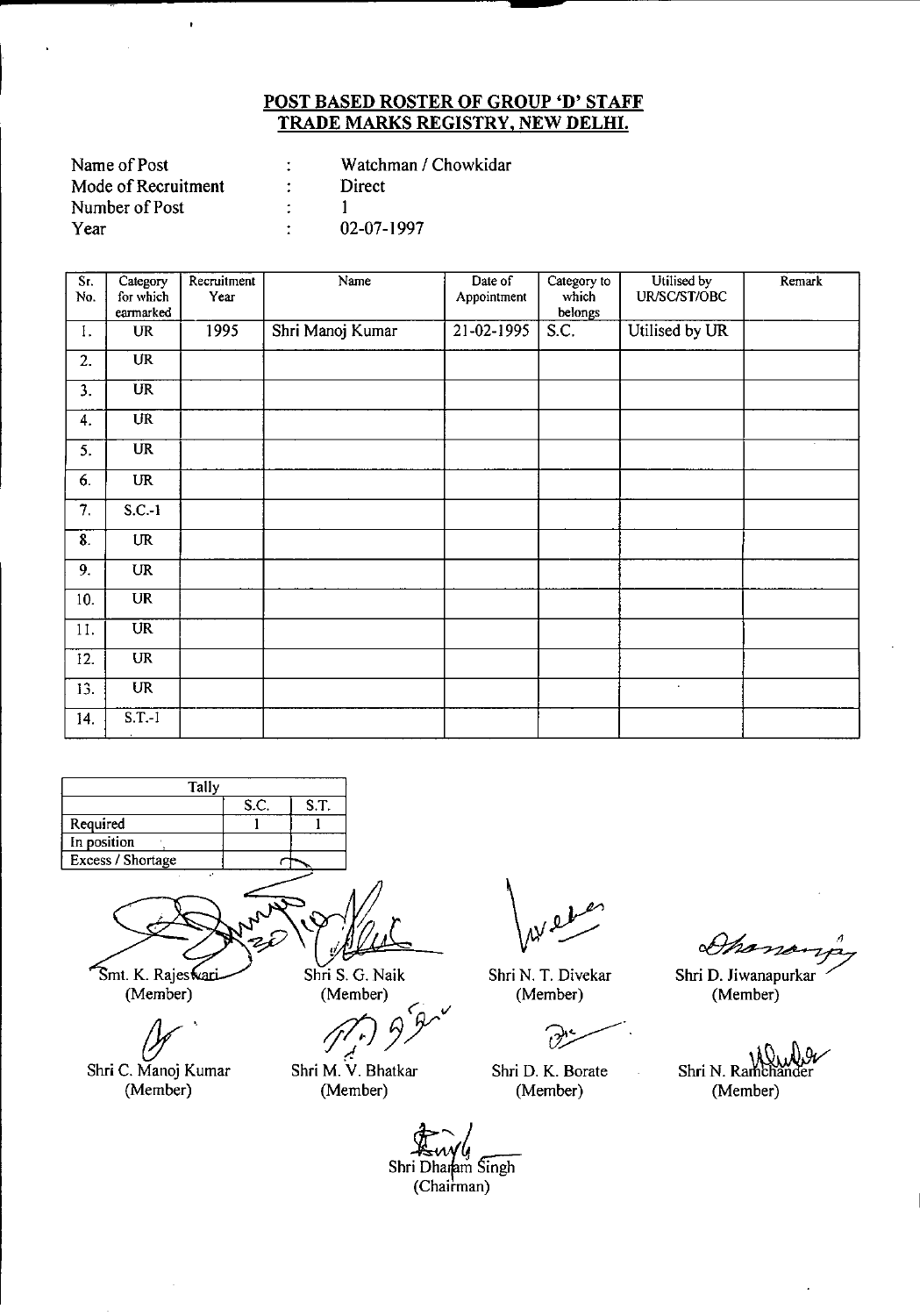| Name of Post        | Watchman / Chowkidar |
|---------------------|----------------------|
| Mode of Recruitment | Direct               |
| Number of Post      |                      |
| Year                | 31-12-1997           |

| Sr.<br>No. | Category<br>for which<br>earmarked | Recruitment<br>Year | Name             | Date of<br>Appointment | Category to<br>which<br>belongs | Utilised by<br>UR/SC/ST/OBC | Remark     |
|------------|------------------------------------|---------------------|------------------|------------------------|---------------------------------|-----------------------------|------------|
| 1.         | <b>UR</b>                          | 1995                | Shri Manoj Kumar | 21-02-1995             | S.C.                            | Utilised by UR              |            |
| 2.         | $\overline{\text{UR}}$             |                     |                  |                        |                                 |                             |            |
| 3.         | <b>UR</b>                          |                     |                  |                        |                                 |                             |            |
| 4.         | <b>UR</b>                          |                     |                  |                        |                                 |                             |            |
| 5.         | <b>UR</b>                          |                     |                  |                        |                                 |                             | $\epsilon$ |
| 6.         | <b>UR</b>                          |                     | $\bullet$        |                        |                                 |                             |            |
| 7.         | $S.C.-1$                           |                     |                  |                        |                                 |                             |            |
| 8.         | <b>UR</b>                          |                     |                  |                        |                                 |                             |            |
| 9.         | UR                                 |                     |                  |                        |                                 |                             |            |
| 10.        | UR                                 |                     |                  |                        |                                 |                             |            |
| 11.        | <b>UR</b>                          |                     |                  |                        |                                 |                             |            |
| 12.        | $\overline{\text{UR}}$             |                     |                  |                        |                                 |                             |            |
| 13.        | $\overline{\text{UR}}$             |                     |                  |                        |                                 |                             |            |
| 14.        | $S.T.-1$                           |                     |                  |                        |                                 |                             |            |



Ÿ

Shri C. Manoj Kumar (Member)

Shri S. G. Naik (Member)

 $r$ *i*  $\frac{S \cdot G \cdot \text{Naik}}{P}$  SI<br> *(Member)*<br> *r* 

Shri M. V. Bhatkar (Member)

Shri N. T. Divekar

(Member)

 $\theta^{\prime}$ 

Shri D. K. Borate (Member)

Shano.

Shri D. Jiwanapurkar (Member)

W Shri N. Ramchander (Member)

Shri Dharam Singh (Chairman)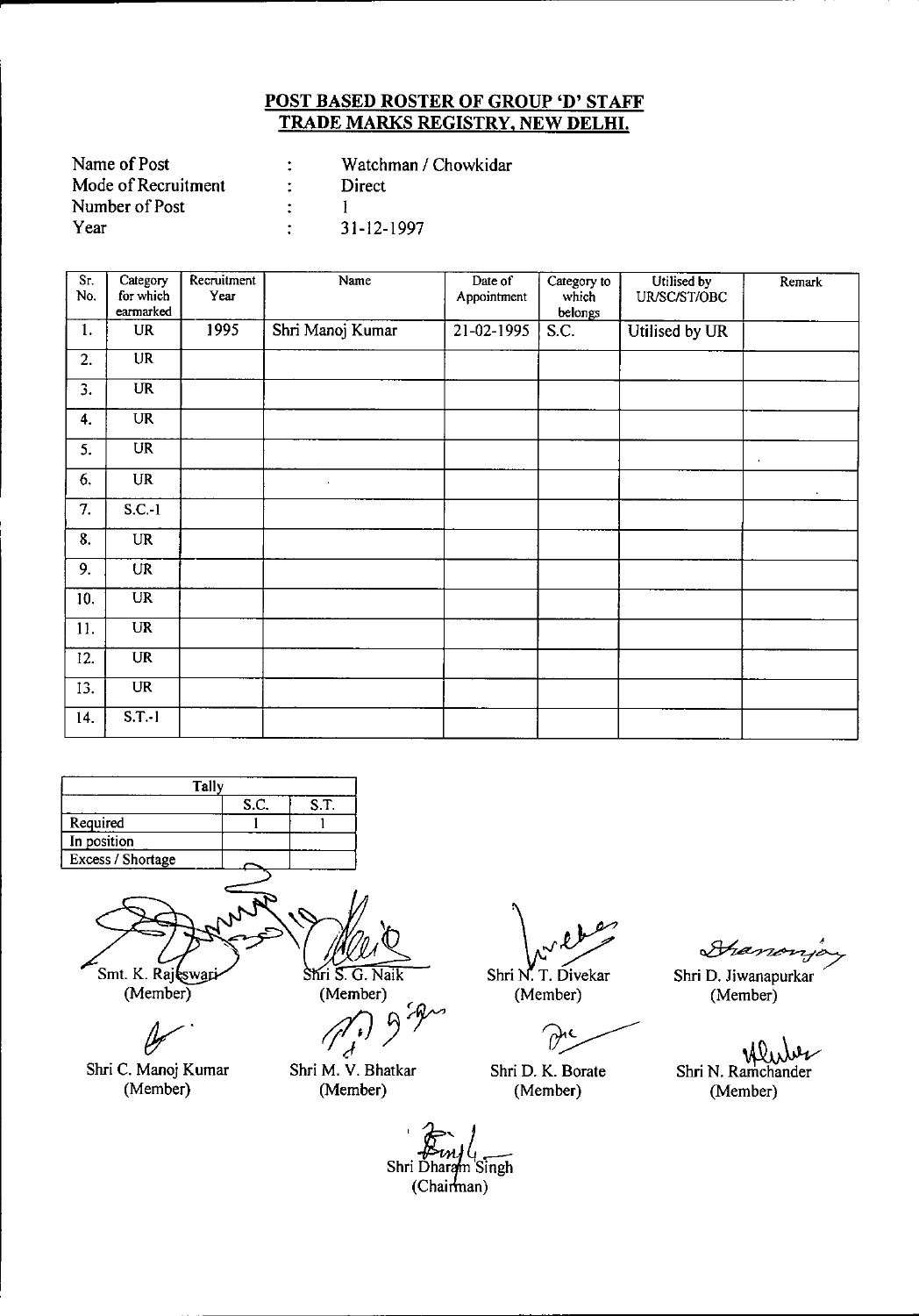| Name of Post        | Watchman / Chowkidar |
|---------------------|----------------------|
| Mode of Recruitment | Direct               |
| Number of Post      |                      |
| Year                | $31 - 12 - 1998$     |

| $\overline{\text{Sr.}}$<br>No. | Category<br>for which<br>earmarked | Recruitment<br>Year | Name             | Date of<br>Appointment  | Category to<br>which<br>belongs | Utilised by<br>UR/SC/ST/OBC | Remark |
|--------------------------------|------------------------------------|---------------------|------------------|-------------------------|---------------------------------|-----------------------------|--------|
| 1.                             | <b>UR</b>                          | 1995                | Shri Manoj Kumar | $\overline{21-02-1995}$ | S.C.                            | Utilised by UR              |        |
| 2.                             | $\overline{\text{UR}}$             |                     |                  |                         |                                 |                             |        |
| 3.                             | <b>UR</b>                          |                     |                  |                         |                                 |                             |        |
| 4.                             | <b>UR</b>                          |                     |                  |                         |                                 |                             |        |
| 5.                             | UR                                 |                     |                  |                         |                                 |                             |        |
| 6.                             | <b>UR</b>                          |                     |                  |                         |                                 |                             |        |
| 7.                             | $S.C.-1$                           |                     |                  |                         |                                 |                             |        |
| 8.                             | <b>UR</b>                          |                     |                  |                         |                                 |                             |        |
| 9.                             | <b>UR</b>                          |                     |                  |                         |                                 |                             |        |
| 10.                            | $\overline{\text{UR}}$             |                     |                  |                         |                                 |                             |        |
| 11.                            | <b>UR</b>                          |                     |                  |                         |                                 |                             |        |
| 12.                            | <b>UR</b>                          |                     |                  |                         |                                 |                             |        |
| 13.                            | $\overline{\text{UR}}$             |                     | $\cdot$          |                         |                                 |                             |        |
| 14.                            | $S.T.-1$                           |                     |                  |                         |                                 |                             |        |



Smt. K. Rajoswari<br>(Member)

*fr'* Shri C. Manoj Kumar

(Member)

Shri S. G. Naik

(Member) *1l?!/r*

Shri M. V. Bhatkar (Member)

Shri N. T. Divekar

(Member)

Ĥ

Shri D. K. Borate (Member)

Ohar

Shri D. Jiwanapurkar (Member)

Shri N. Ramchander (Member)

Euryle<br>Shri Dharam Singh<br>(Chairman)  $(Cha' rman)$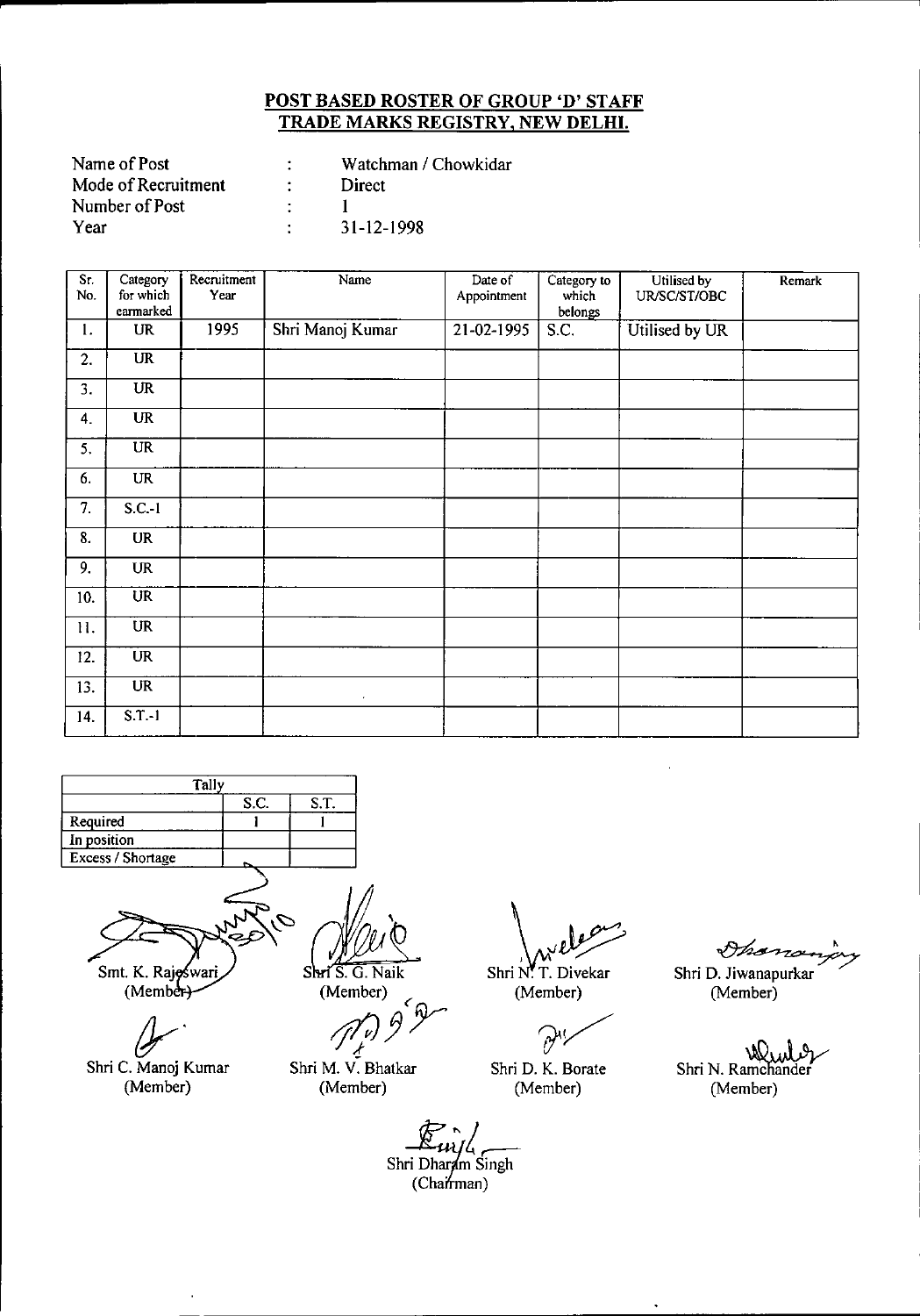| Name of Post        | Watchman / Chowkidar |
|---------------------|----------------------|
| Mode of Recruitment | Direct               |
| Number of Post      |                      |
| Year                | 31-12-1999           |

| $\overline{\text{Sr.}}$<br>No. | Category<br>for which<br>earmarked | Recruitment<br>Year | Name             | Date of<br>Appointment | Category to<br>which<br>belongs | Utilised by<br>UR/SC/ST/OBC | Remark |
|--------------------------------|------------------------------------|---------------------|------------------|------------------------|---------------------------------|-----------------------------|--------|
| 1.                             | <b>UR</b>                          | 1995                | Shri Manoj Kumar | 21-02-1995             | S.C.                            | Utilised by UR              |        |
| 2.                             | $\overline{\text{UR}}$             |                     |                  |                        |                                 |                             |        |
| 3.                             | $\overline{UR}$                    |                     |                  |                        |                                 |                             |        |
| 4.                             | <b>UR</b>                          |                     |                  |                        |                                 |                             |        |
| 5.                             | <b>UR</b>                          |                     |                  |                        |                                 |                             |        |
| 6.                             | UR                                 |                     |                  |                        |                                 |                             |        |
| 7.                             | $S.C.-1$                           |                     |                  |                        |                                 |                             |        |
| 8.                             | <b>UR</b>                          |                     |                  |                        |                                 |                             |        |
| 9.                             | <b>UR</b>                          |                     |                  |                        |                                 |                             |        |
| 10.                            | <b>UR</b>                          |                     |                  |                        |                                 |                             |        |
| 11.                            | <b>UR</b>                          |                     |                  |                        |                                 |                             |        |
| 12.                            | <b>UR</b>                          |                     |                  |                        |                                 |                             |        |
| 13.                            | $\overline{\text{UR}}$             |                     |                  |                        |                                 |                             |        |
| 14.                            | $S.T.-1$                           |                     |                  |                        |                                 |                             |        |



Smt. K. Kajeswari<br>(Member)

*(}f'*

Shri C. Manoj Kumar (Member)

hri S. G. Naik

(Member)<br>(*(r)* 9<sup>6</sup> gu

Shri M. V. Bhatkar (Member)

Shri N. T. Divekar

(Member)

V,

Shri D. K. Borate (Member)

*~I)*

Shri D. Jiwanapurkar 7 (Member)

idlun . 0. Shri N. Ramchander (Member)

 $\frac{1}{2}$ Shri Dharam Singh (Chairman)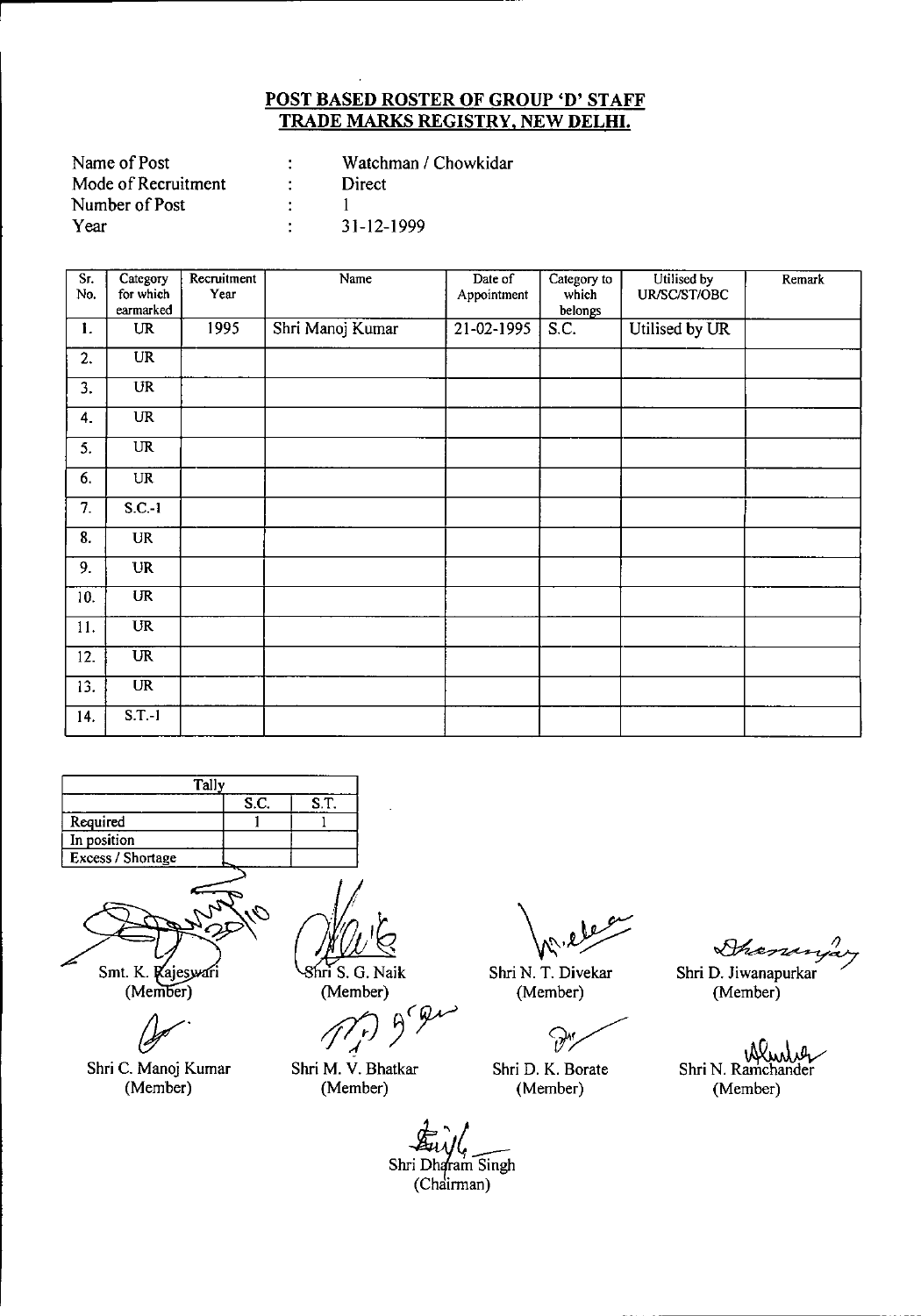| Name of Post        | Watchman / Chowkidar |
|---------------------|----------------------|
| Mode of Recruitment | Direct               |
| Number of Post      |                      |
| Year                | 31-12-2000           |

| $\overline{\text{Sr.}}$<br>No. | Category<br>for which<br>earmarked | Recruitment<br>Year | Name             | Date of<br>Appointment | Category to<br>which<br>belongs | Utilised by<br>UR/SC/ST/OBC | Remark |
|--------------------------------|------------------------------------|---------------------|------------------|------------------------|---------------------------------|-----------------------------|--------|
| 1.                             | <b>UR</b>                          | 1995                | Shri Manoj Kumar | 21-02-1995             | S.C.                            | Utilised by UR              |        |
| 2.                             | <b>UR</b>                          |                     |                  |                        |                                 |                             |        |
| 3.                             | $\overline{\text{UR}}$             |                     |                  |                        |                                 |                             |        |
| 4.                             | O.B.C.1                            |                     |                  |                        |                                 |                             |        |
| 5.                             | <b>UR</b>                          |                     |                  |                        |                                 |                             |        |
| 6.                             | <b>UR</b>                          |                     |                  |                        |                                 |                             |        |
| 7.                             | $S.C.-I$                           |                     |                  |                        |                                 |                             |        |
| 8.                             | O.B.C.-2                           |                     |                  |                        |                                 |                             |        |
| 9.                             | UR                                 |                     |                  |                        |                                 |                             |        |
| 10.                            | <b>UR</b>                          |                     |                  |                        |                                 |                             |        |
| 11.                            | $\overline{\text{UR}}$             |                     |                  |                        |                                 |                             |        |
| 12.                            | O.B.C.3                            |                     |                  |                        |                                 |                             |        |
| 13.                            | <b>UR</b>                          |                     |                  |                        |                                 |                             |        |
| 14.                            | $S.T.-1$                           |                     |                  |                        |                                 |                             |        |





(Member)

*(Jr'*

Shri C. Manoj Kumar (Member)

\$bri S. G. Naik

(Member)

*tf7/J~~Y*

Shri M. V. Bhatkar (Member)

 $Shri N. T. Divekar$  SH

(Member)

زملن

Shri D. K. Borate (Member)

Francis Shri D. Jiwanapurkar

(Member)

. .~{J."\.~ Shri N. Ramchander (Member)

Shri Dhafam Singh (Chairman)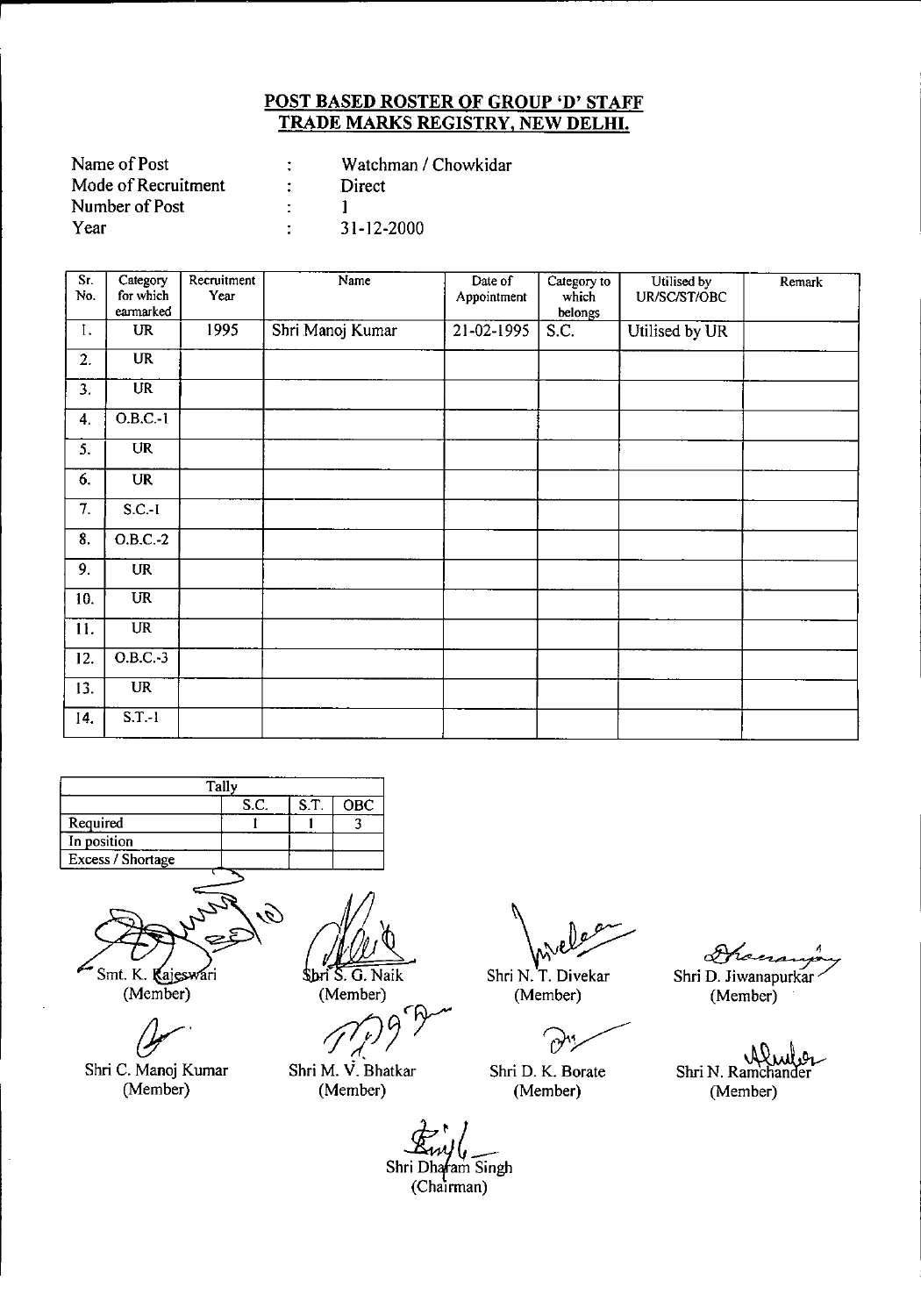| Name of Post        | Watchman / Chowkidar |
|---------------------|----------------------|
| Mode of Recruitment | Direct               |
| Number of Post      |                      |
| Year                | 31-12-2001           |

| $\overline{\text{Sr.}}$<br>No. | Category<br>for which  | Recruitment<br>Year | Name             | Date of<br>Appointment | Category<br>to which | Utilised by<br>UR/SC/ST/OBC | Remark                |
|--------------------------------|------------------------|---------------------|------------------|------------------------|----------------------|-----------------------------|-----------------------|
|                                | earmarked              |                     |                  |                        | belongs              |                             |                       |
| 1.                             | <b>UR</b>              | 1995                | Shri Manoj Kumar | 21-02-1995             | S.C.                 | Utilised by UR              | Vacated on 23-07-2001 |
| 2.                             | <b>UR</b>              | 2001                | Shri Sanjay      | 30-07-2001             | S.C.                 | Utilised by UR              |                       |
| 3.                             | $\overline{UR}$        |                     |                  |                        |                      |                             |                       |
| 4.                             | $O.B.C.-1$             |                     |                  |                        |                      |                             |                       |
| 5.                             | $\overline{\text{UR}}$ |                     |                  |                        |                      |                             |                       |
| 6.                             | <b>UR</b>              |                     |                  |                        |                      |                             |                       |
| 7.                             | $S.C.-1$               |                     |                  |                        |                      |                             |                       |
| $\overline{\mathbf{8}}$ .      | $O.B.C.-2$             |                     |                  |                        |                      |                             |                       |
| 9.                             | <b>UR</b>              |                     |                  |                        |                      |                             |                       |
| 10.                            | $\overline{UR}$        |                     |                  |                        |                      |                             |                       |
| 11.                            | <b>UR</b>              |                     |                  |                        |                      |                             |                       |
| 12.                            | $O.B.C.-3$             |                     |                  |                        |                      |                             |                       |
| 13.                            | <b>UR</b>              |                     |                  |                        |                      |                             |                       |
| 14.                            | $S.T.-1$               |                     |                  |                        |                      |                             |                       |

| Tally                      |  |  |  |  |  |  |  |
|----------------------------|--|--|--|--|--|--|--|
| S.C.<br>S.T.<br><b>OBC</b> |  |  |  |  |  |  |  |
| Required                   |  |  |  |  |  |  |  |
| In position                |  |  |  |  |  |  |  |
| Excess / Shortage          |  |  |  |  |  |  |  |
|                            |  |  |  |  |  |  |  |



 $(Member)$ 

*(Jr'* Shri C. Manoj Kumar (Member)

hri S. G. Naik (Member)

r *ft/J)Y*

Shri M. V. Bhatkar (Member)

*\~J?*

Shri N. T. Divekar (Member)

 $\mathbb{R}^n$ 

Shri D. K. Borate (Member)

 $\mathscr{O}\!\!\mathscr{D}\!\!\mathscr{A}$ 

Shri D. Jiwanapurkar ~ (Member)

.a. Shri N. Ramchander (Member)

Shri Dharam Singh (Chairman)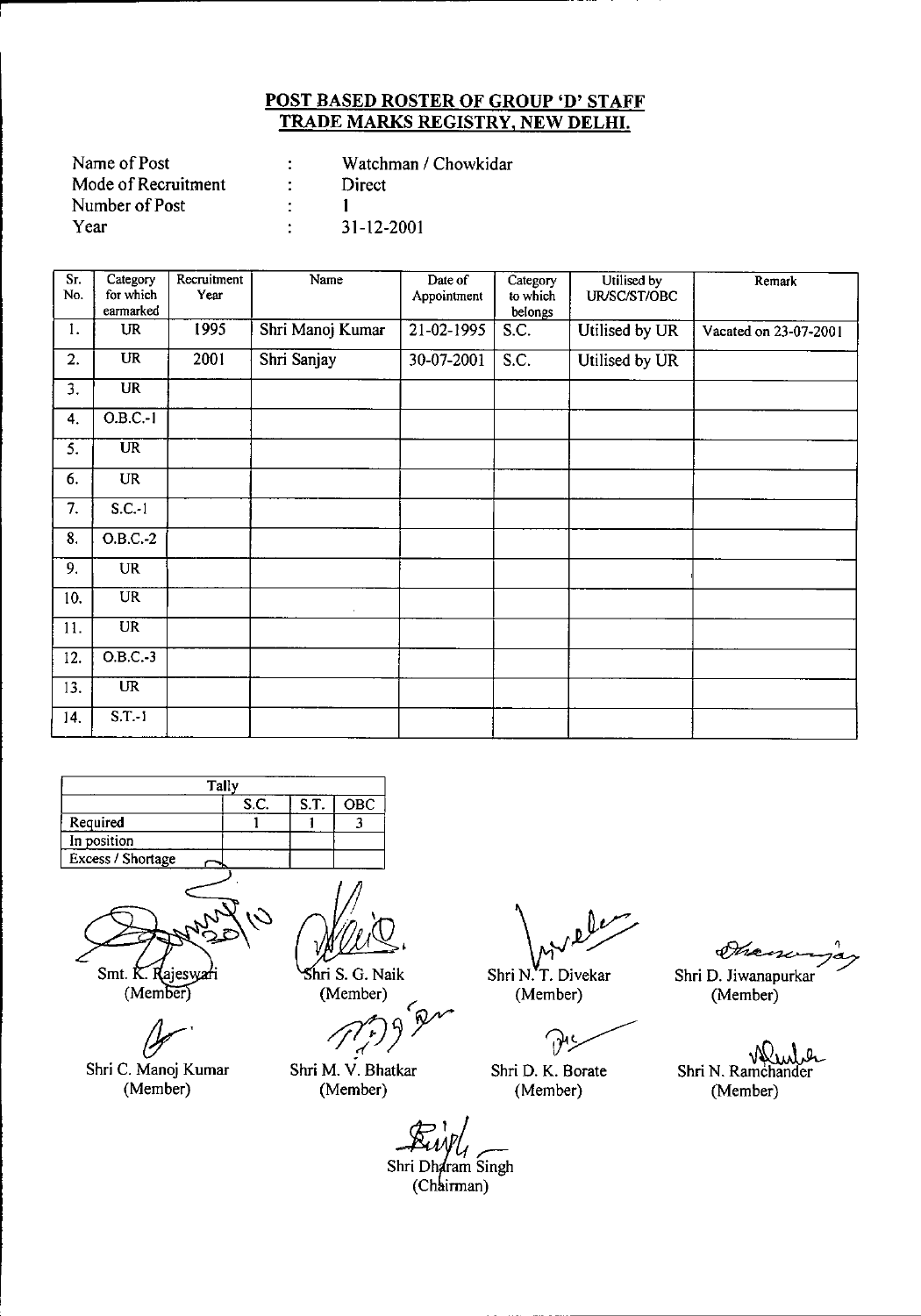| Name of Post        | Watchman / Chowkidar |
|---------------------|----------------------|
| Mode of Recruitment | Direct               |
| Number of Post      |                      |
| Year                | 31-12-2002           |

| $\overline{\text{Sr}}$<br>No. | Category<br>for which<br>earmarked | Recruitment<br>Year | Name             | Date of<br>Appointment | Category<br>to which<br>belongs | Utilised by<br>UR/SC/ST/OBC | Remark                |
|-------------------------------|------------------------------------|---------------------|------------------|------------------------|---------------------------------|-----------------------------|-----------------------|
| 1.                            | <b>UR</b>                          | 1995                | Shri Manoj Kumar |                        |                                 |                             | Vacated on 23-07-2001 |
| 2.                            | $\overline{\text{UR}}$             | 2001                | Shri Sanjay      | 30-07-2001             | S.C.                            | Utilised by UR              |                       |
| 3.                            | <b>UR</b>                          |                     |                  |                        |                                 |                             |                       |
| 4.                            | $O.B.C.-I$                         |                     |                  |                        |                                 |                             |                       |
| 5.                            | <b>UR</b>                          |                     |                  |                        |                                 |                             |                       |
| 6.                            | <b>UR</b>                          |                     |                  |                        |                                 |                             |                       |
| 7.                            | $S.C.-1$                           |                     |                  |                        |                                 |                             |                       |
| $\overline{\mathbf{8}}$ .     | $O.B.C.-2$                         |                     |                  |                        |                                 |                             |                       |
| 9.                            | <b>UR</b>                          |                     |                  |                        |                                 |                             |                       |
| 10.                           | <b>UR</b>                          |                     |                  |                        |                                 |                             |                       |
| 11.                           | $UR$ .                             |                     |                  |                        |                                 |                             |                       |
| 12.                           | $O.B.C.-3$                         |                     |                  |                        |                                 |                             |                       |
| 13.                           | <b>UR</b>                          |                     |                  |                        |                                 |                             |                       |
| 14.                           | $S.T.-1$                           |                     |                  |                        |                                 |                             |                       |

|                    | Tally |  |  |  |  |  |  |
|--------------------|-------|--|--|--|--|--|--|
| OBC<br>S.T<br>S.C. |       |  |  |  |  |  |  |
| Required           |       |  |  |  |  |  |  |
| In position        |       |  |  |  |  |  |  |
| Excess / Shortage  |       |  |  |  |  |  |  |

Smt. K. Kajeswar (Member)

*{Y'*

Shri C. Manoj Kumar (Member)

Shri S. G. Naik

(Member)<br>*r f f g*<sup>*f*</sup> <sup>~</sup> / Shri M. V. Bhatkar

(Member)

Shri N. T. Divekar

(Member)

 $\bigcirc$ 

Shri D. K. Borate (Member)

~ Shri D. Jiwanapurkar

(Member)

سمهها<br>Shri N. Ramchand (Member)

:<br>Einpy<br>Shri Dharam Singh (Chairman)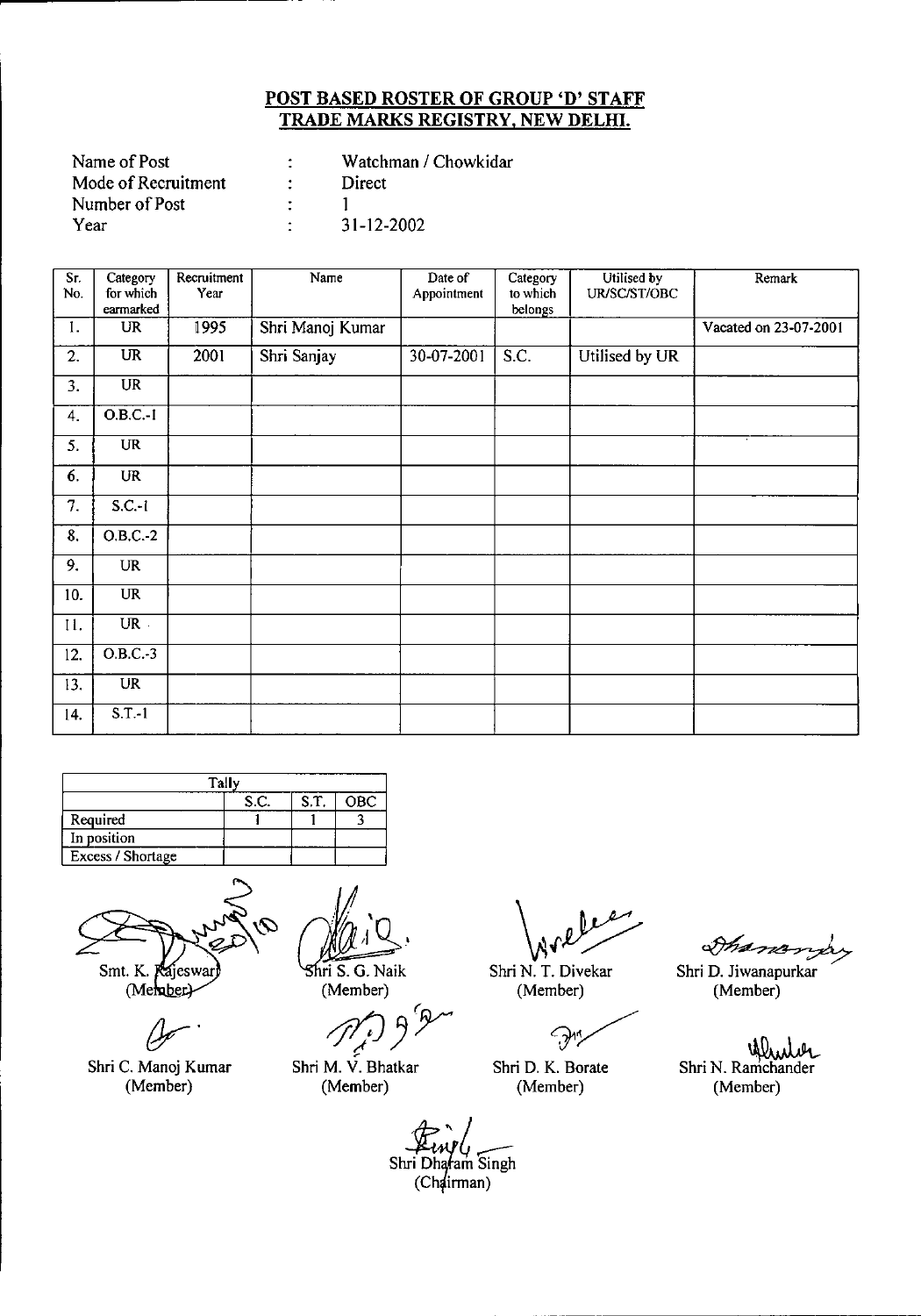| Name of Post        |                 | Watchman / Chowkidar |
|---------------------|-----------------|----------------------|
| Mode of Recruitment | <b>Property</b> | <b>Direct</b>        |
| Number of Post      |                 |                      |
| Year                |                 | 31-12-2003           |

| $\overline{\text{Sr.}}$<br>No. | Category<br>for which<br>earmarked | Recruitment<br>Year | Name             | Date of<br>Appointment | Category<br>to which<br>belongs | Utilised by<br>UR/SC/ST/OBC | Remark                |
|--------------------------------|------------------------------------|---------------------|------------------|------------------------|---------------------------------|-----------------------------|-----------------------|
| 1.                             | <b>UR</b>                          | 1995                | Shri Manoj Kumar |                        |                                 |                             | Vacated on 23-07-2001 |
| 2.                             | <b>UR</b>                          | 2001                | Shri Sanjay      | 30-07-2001             | S.C.                            | Utilised by UR              |                       |
| 3.                             | <b>UR</b>                          |                     |                  |                        |                                 |                             |                       |
| 4.                             | $O.B.C.-1$                         |                     |                  |                        |                                 |                             |                       |
| 5.                             | <b>UR</b>                          |                     |                  |                        |                                 |                             |                       |
| 6.                             | <b>UR</b>                          |                     |                  |                        |                                 |                             |                       |
| 7.                             | $S.C.-1$                           |                     |                  |                        |                                 |                             |                       |
| 8.                             | $O.B.C.-2$                         |                     |                  |                        |                                 |                             |                       |
| 9.                             | <b>UR</b>                          |                     |                  |                        |                                 |                             |                       |
| 10.                            | <b>UR</b>                          |                     |                  |                        |                                 |                             |                       |
| 11.                            | <b>UR</b>                          |                     |                  |                        |                                 |                             |                       |
| 12.                            | $O.B.C.-3$                         |                     |                  |                        |                                 |                             |                       |
| 13.                            | <b>UR</b>                          |                     |                  |                        |                                 |                             |                       |
| 14.                            | $S.T.-1$                           |                     |                  |                        |                                 |                             |                       |

|                     | Tally |  |  |  |  |  |  |
|---------------------|-------|--|--|--|--|--|--|
| S.C.<br>S.T.<br>OBC |       |  |  |  |  |  |  |
| Required            |       |  |  |  |  |  |  |
| In position         |       |  |  |  |  |  |  |
| Excess / Shortage   |       |  |  |  |  |  |  |
|                     |       |  |  |  |  |  |  |



Shri C. Manoj Kumar<br>Shri C. Manoj Kumar (Member)

 $\overline{\text{Shri S}}$ . G. Naik (Member)

Member)<br>*Mr.* 9 <sup>9</sup>

Shri M. V. Bhatkar (Member)

Shri N. T. Divekar (Member)

 $\partial$ 

Shri D. K. Borate (Member)

 $\mathcal{P}$ 

(Member)

Shri N. Ramchand (Member)

Shri Dhayam Singh  $(Chq(rman))$ 

 $\bar{z}$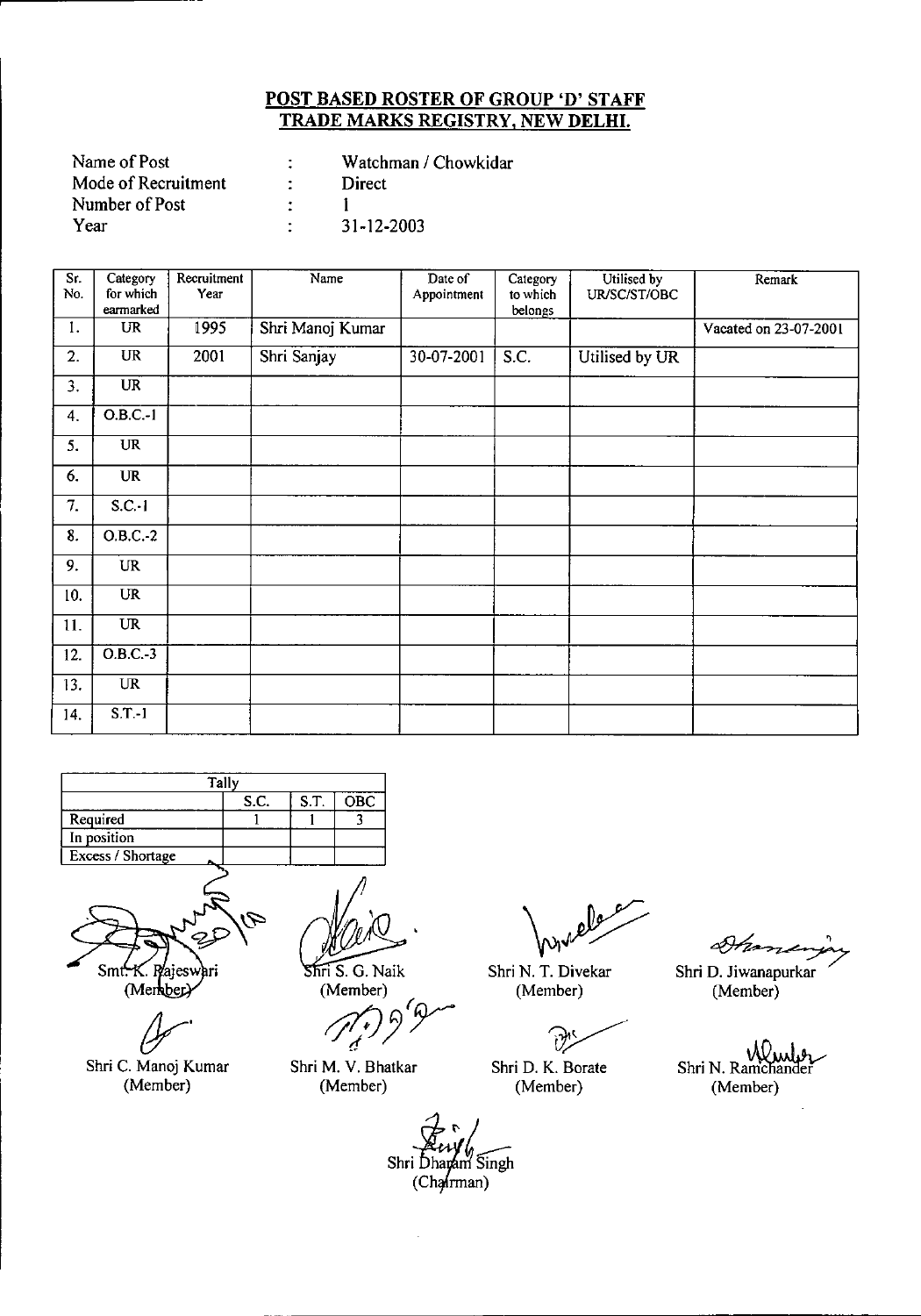| Name of Post        | Watchman / Chowkidar |
|---------------------|----------------------|
| Mode of Recruitment | Direct               |
| Number of Post      |                      |
| Year                | 31-12-2004           |

| $\overline{\text{Sr}}$<br>No. | Category<br>for which  | Recruitment<br>Year | Name             | Date of<br>Appointment | Category<br>to which | Utilised by<br>UR/SC/ST/OBC | <b>Remark</b>         |
|-------------------------------|------------------------|---------------------|------------------|------------------------|----------------------|-----------------------------|-----------------------|
|                               | earmarked              |                     |                  |                        | belongs              |                             |                       |
| 1.                            | <b>UR</b>              | 1995                | Shri Manoj Kumar |                        |                      |                             | Vacated on 23-07-2001 |
| 2.                            | <b>UR</b>              | 2001                | Shri Sanjay      | 30-07-2001             | S.C.                 | Utilised by UR              |                       |
| 3.                            | $\overline{UR}$        |                     |                  |                        |                      |                             |                       |
| 4.                            | $O.B.C.-1$             |                     |                  |                        |                      |                             |                       |
| 5.                            | $\overline{\text{UR}}$ |                     |                  | $\epsilon$             |                      |                             |                       |
| 6.                            | <b>UR</b>              |                     |                  |                        |                      |                             |                       |
| 7.                            | $S.C.-1$               |                     |                  |                        |                      |                             |                       |
| 8.                            | $O.B.C.-2$             |                     |                  |                        |                      |                             |                       |
| 9.                            | <b>UR</b>              |                     |                  |                        |                      |                             |                       |
| 10.                           | <b>UR</b>              |                     |                  |                        |                      |                             |                       |
| 11.                           | $\overline{UR}$        |                     |                  |                        |                      |                             |                       |
| 12.                           | $O.B.C.-3$             |                     |                  |                        |                      |                             |                       |
| 13.                           | $\overline{\text{UR}}$ |                     |                  |                        |                      |                             |                       |
| 14.                           | $S.T.-1$               |                     |                  |                        |                      |                             |                       |



Smt. K. Kajeswari

(Member)

Shri C. Manoj Kumar (Member)

Shri S. G. Naik (Member)

*r.* lember)<br>*J<sub>t</sub>*<sup>p</sup>) 9<sup>5</sup>

Shri M. V. Bhatkar (Member)

Weller<br>Nurley<br>N. T. Divekar Shr

Shri N. T. Divekar (Member)

 $\widehat{\mathscr{O}}$ 

Shri D. K. Borate (Member)

2 han

Shri D. Jiwanapurkar (Member)

Winter Shri N. Ramchander (Member)

Shri Dharam Singh (Chairman)